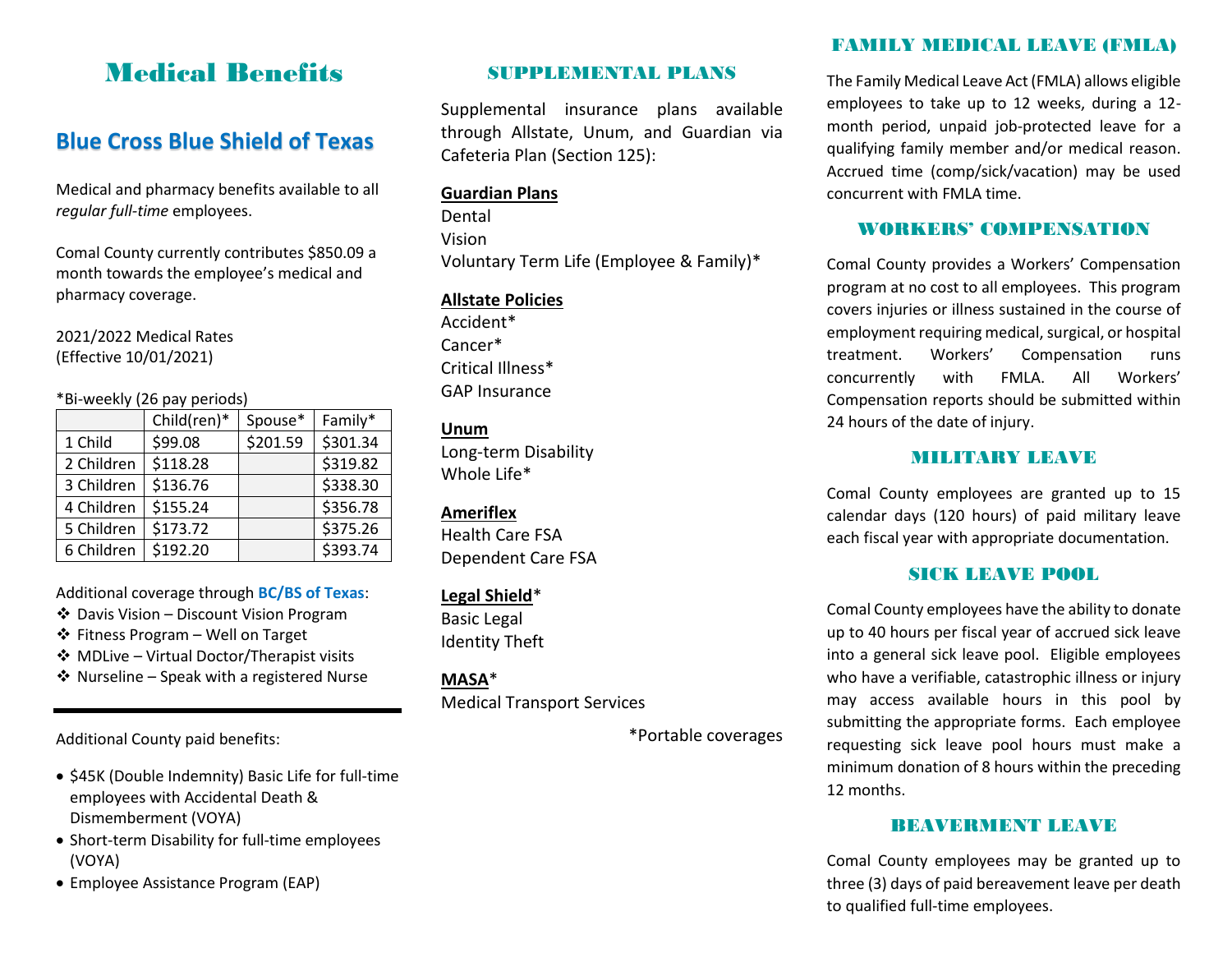## TEXAS COUNTY AND DISTRICT RETIREMENT SYSTEM (TCDRS)

**Member Participation** - All elected officials and employees are required to become a member of the system. Employees *must* contribute 7% each pay period with the County matching the employee's deposits  $\omega$  2:1 at time of retirement.

**Service Retirement** - A member is eligible for lifetime monthly service retirement benefit payments if they:

- Accumulated at least 8 years of credited service and attained age of at least 60; or
- Attained an age and total credited service which equals 75 or more; or
- Accumulated at least 30 years of credited service.

**Disability Retirement** – (Non-service connected) A member with at least 8 years credited service who is permanently disabled for any reason and incapacitated for any gainful occupation.

**Supplemental Death Benefit** - Provides the beneficiary of a deceased employee-member with a lump sum death benefit payment equal to a year's salary. Provides beneficiary of a retired member with a lump-sum payment of \$5,000 upon death of the retired member.

**Vesting** - Employees earn vested rights upon the completion of eight (8) years of creditable service. Vesting is the right to retire and to receive lifetime monthly pension payments contingent upon satisfaction of the age requirement for retirement.

## COUNTY DEFERRED COMPENSATION PLAN(S)

Public Employee 457(b) Deferred Compensation Plan is a voluntary, tax-favored supplemental retirement savings program that allows most employees to contribute a portion of their salary before federal taxes to a personal retirement account.

#### **Primary advantages:**

- Payroll deductions automatic investment of your deductions
- Minimal contribution as little as \$20 per month
- Pre-Tax and Tax-Deferred Benefits
	- $\circ$  Can set aside a maximum of up to \$20,500 per year
	- o Catch up provisions for age 50 & older (up to \$6,500 per year)

#### **Withdrawals:**

- Retirement and termination of employment
- Unforeseeable emergency
- Death

#### **Employees currently have two plans to choose from:**

- Empower (previously MassMutual)
- Nationwide